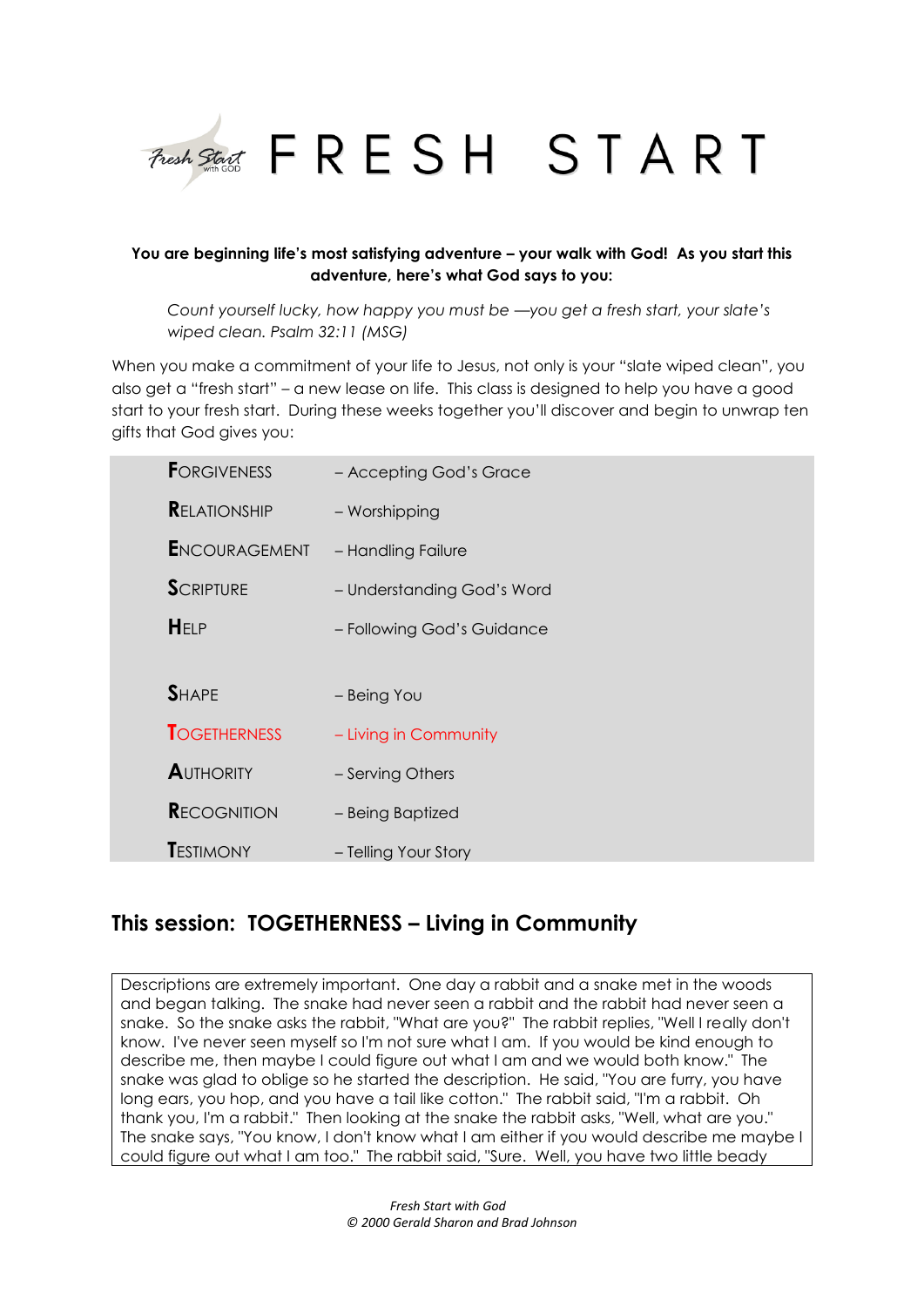eyes, you have a forked tongue, you slither along the ground, you're deceptive, and low down." Suddenly the snake said, "I'm a television evangelist."

Descriptions! How would you describe the church?

The most powerful description of the church in the Bible is that of community, being together.

For where two or three gather together because they are Mine, I am there among *them. Matthew 18:20 (NLT)*

In Him you too are being built together to become a dwelling in which God lives by *His Spirit. Ephesians 2:22 (NIV)*

## **What do I need to experience community?**

#### **1. A clear identity.**

Our clear identity is that we belong to Jesus and to each other. God called us to be one with Him and with one another. We cannot be the people of God and shut out others.

*There is no longer Jew or Gentile, slave or free, male or female. For you are all Christians—you are one in Christ Jesus. Galatians 3:28 (NLT)*

We have to remember that in Jesus, all the things that normally would separate us are wiped away. We are all God's children and it doesn't matter what race, color, or creed the individual has, his or her entrance into the kingdom comes the same way, through the confession that Jesus Christ is Lord.

That is the tie that binds us together.

## *Jesus Christ is Lord*

That is the one confession that makes us brothers and sisters in Christ. Jesus doesn't accept us on the basis of our standing as South Africans, or because of our view of the Bible, or a title we tag on ourselves, or any other topic that some would like to make an issue. The only basis on which Jesus accepts us is our coming as repentant sinners, seeking His forgiveness and calling on Him as Lord. We don't have to walk alike, look alike, and smell alike to be in the same family. The man was right who said, "We can be brothers without being twins."

Our clear identity is that we belong to Jesus and to each other.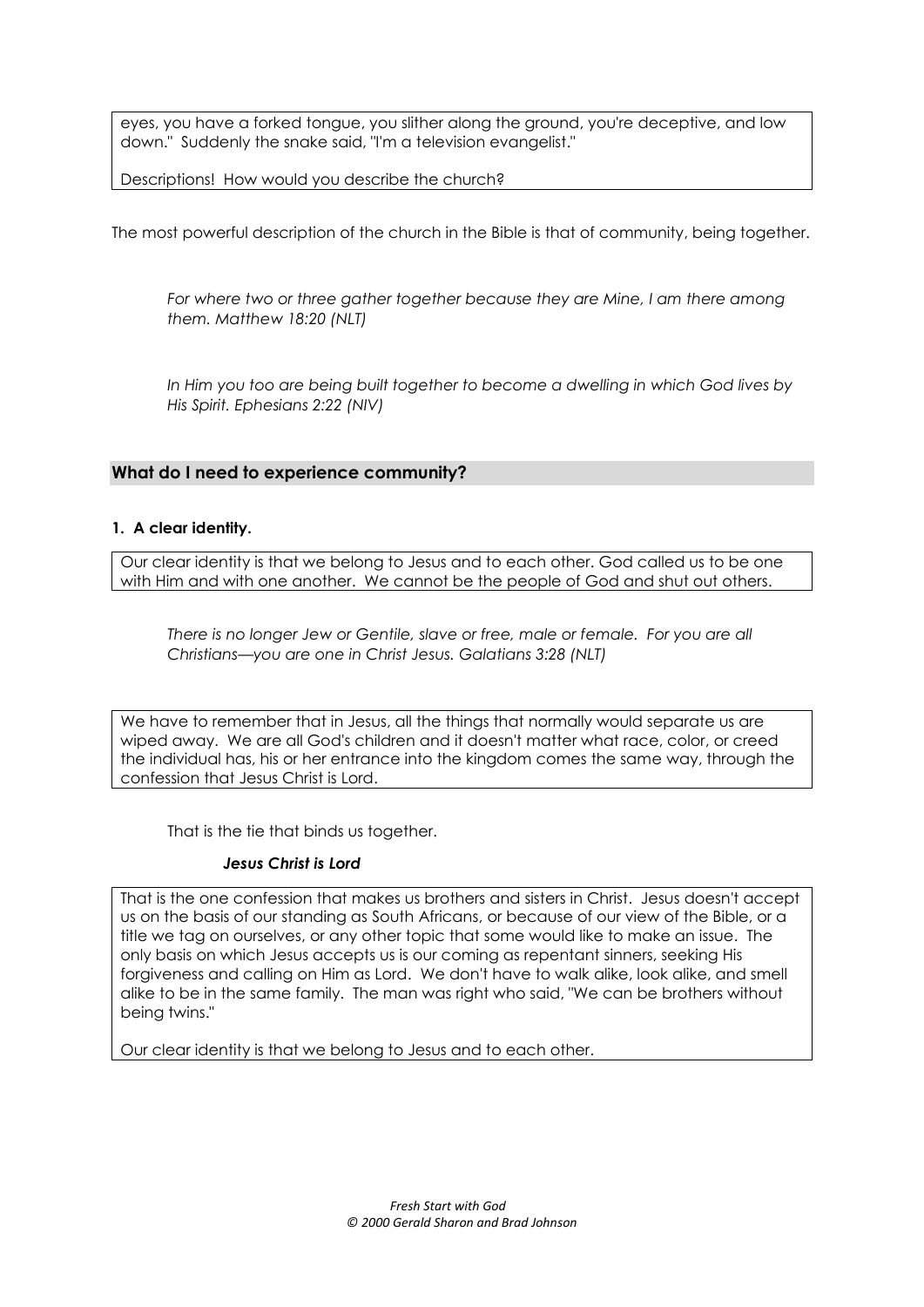# **2. A consistent purpose**

What is the purpose of your life? This is an age old question. The answer is – to love God, to love His people, to live your life and advance His kingdom while doing this. The way we do this is through family. So often, our purpose can get lost in the midst of our living because we get so busy and distracted.

So often, our purpose can get lost in the midst of our living because we get so busy. There was once a man who wrote his own epitaph. It read: Born a human being -- died a wholesale grocer. He explained, "I was so busy selling groceries that I did not have time to get married and have a family. I did not have time to travel or for the movies, or concerts, or for reading. I did not have time for community affairs. All of these were pushed out of my life by groceries. I was successful but I never had a life."

*Many are the plans in a man's heart, but it is the Lord's purpose that prevails. Proverbs 19:21 (NIV)*

We want to be so very consistent in our purpose that our church is structured around the five biblical purposes of the church.

# **Here at Oakhill those 5 bases are:**

# **Encounter**

*Worship the Lord your God and serve Him only. Matthew 4:10 (NIV)*

# **Engage**

*Those who believed what Peter said were baptized and added to the church…. Acts 2:41 (NLT)*

# **Equip**

*Let us leave the elementary teachings about Christ and go on to maturity…. Hebrews 6:1 (NIV)*

## **Empower**

*And do not forget to do good and to share with others, for with such sacrifices God is pleased. Hebrews 13:16 (NIV)*

**Export**

*His intent was that now, through the church, the manifold wisdom of God should be made known…. Ephesians 3:10 (NIV)*

> *Fresh Start with God © 2000 Gerald Sharon and Brad Johnson*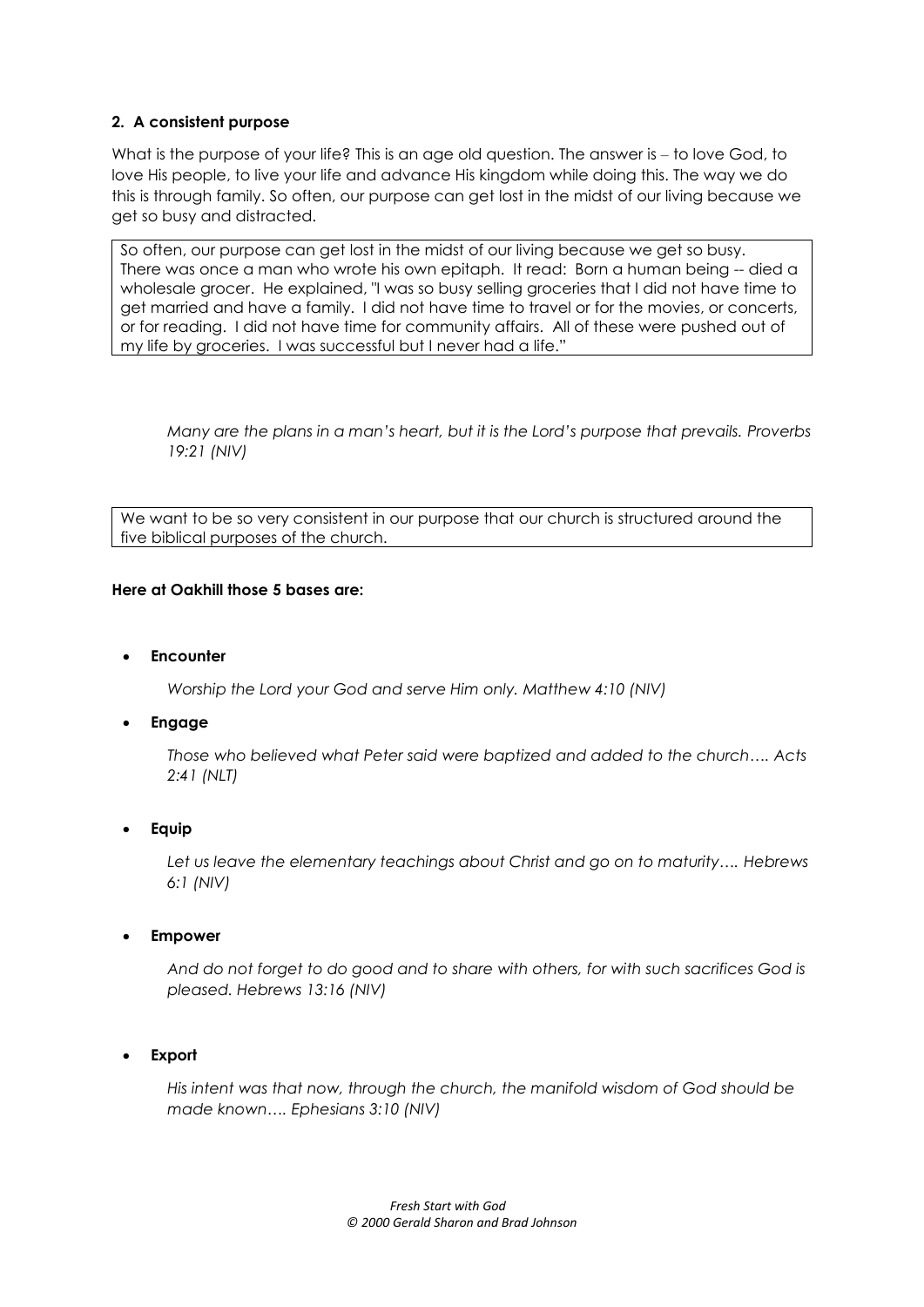Our family has a very specific flavor. It's to create a holistic person that works on these purposes with God and people.

# **3. A credible church family**

*They joined with the other believers and devoted themselves to the apostles' teaching and fellowship. Acts 2:42 (NLT)*

If you grew up in a church as I grew up in, you grew up with an extremely distorted view of the word fellowship. Fellowship at best was getting together to eat, at worst it was standing on the back steps of the church smoking a cigarette between Sunday School and Worship. And the conversation between two guys would go something like this: "How's it going at work?" "Fine." "Zat a new truck?" "Nah, it's used." "What you gonna do this week?" "Not much." "Well it's been good fellowshipping with you."

Anything under the category of fellowship was all very, very surface level. But….

#### **The word in the Bible for fellowship is:** *koinonia*

It was true fellowship and in the Bible, fellowship has the ability to revolutionize lives. Masks come off, conversations get deep, hearts get vulnerable, lives are shared, accountability is invited and tenderness flows. People really become brothers and sisters in Christ.

And, unfortunately, that's something that very few of us have ever experienced. We grew up thinking church was a place where you put on your mask. And the implicit understanding was you shouldn't have a problem if you are a Christian. But, if you do, for God's sake, don't tell anybody about it. We just kind of bumped lives very superficially, and we called that fellowship. But the kind of fellowship where we become family is crucial to your and my becoming a devoted Christ-follower.

A little boy was asked to define fellowship. He said, "I guess it is two fellows in a ship." That's a pretty good definition because when two fellows are together in a ship they go up together, they go down together, they move forward at the same pace, they are together in a common purpose, sailing the same direction, both working to get to the same destination.

#### **What's needed?**

#### **Authenticity**

During the Gulf War a nurse wrote to her mother: "Mom, I've seen a fellow here I'd really like to get to know - but they won't let us wear makeup, so he doesn't have any idea what I really look like."

Many of us go through life trying to impress people. We wear masks at church, at work, at play, at school, and anywhere else we might happen to be.

*‒ What a person plants he will harvest. Galatians 6:7 (MSG)*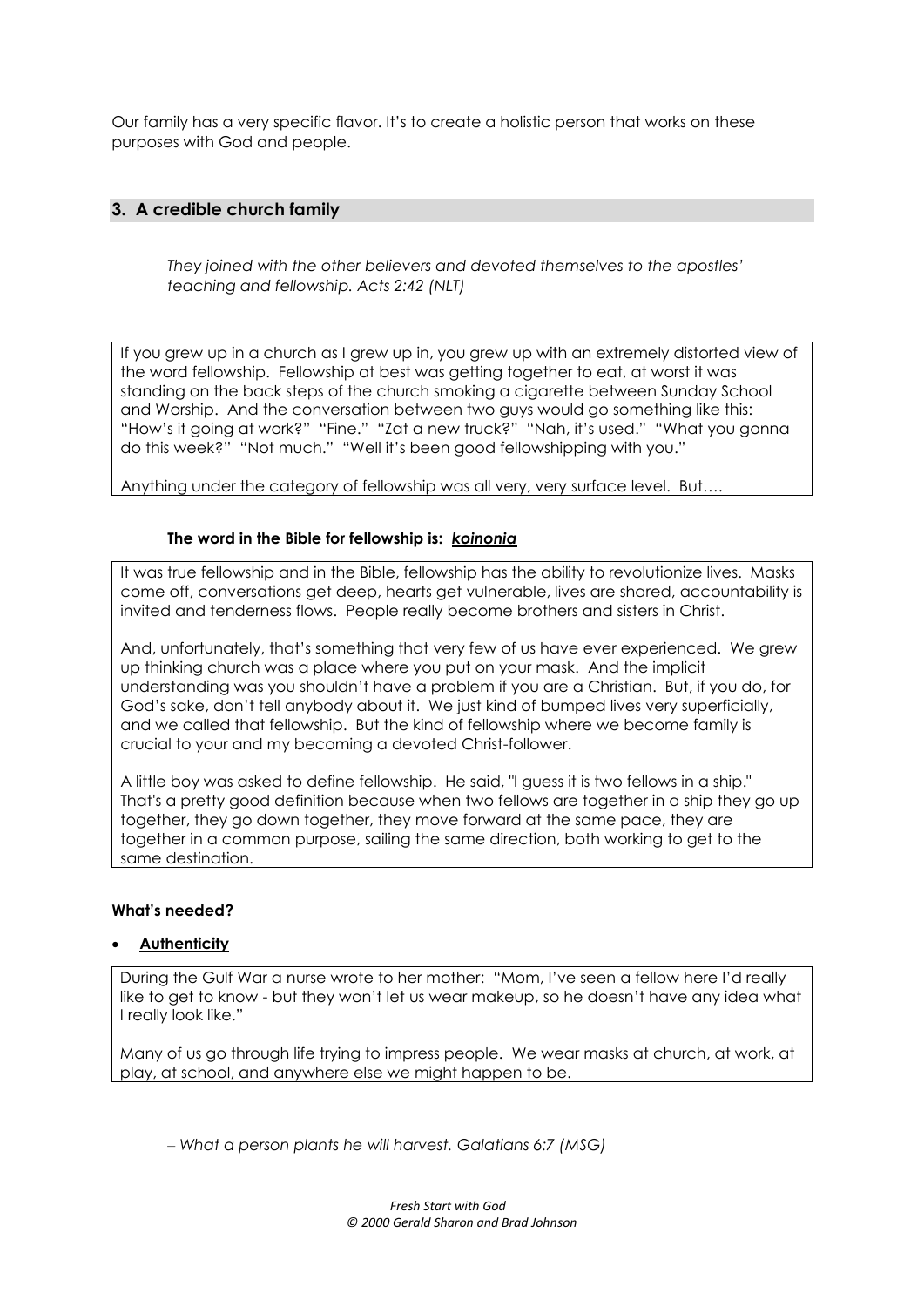When we're honest with one another, when we are authentic, then we're able to do what we're supposed to do in the family of Christ, the community of faith as we live life together…look at this verse…this is how we are to do community.

*Share each other's troubles and problems, and in this way obey the law of Christ. Galatians 6:2 (NIV)*

# **Commitment**

What is a friend? Erma Bombeck said, "A friend is somebody who doesn't go on a diet when you are fat." Someone else said, "A friend is someone who goes on the same diet with you (& cheats with you)."

Here are a few others: "A friend is someone who will keep your secrets and never divulge them - even if tortured and tempted by chocolate." "Friends are those rare people who ask how we are and then wait to hear the answer." "A friend is someone who thinks you're a good egg, even though you're slightly cracked."

*A friend is always loyal. Proverbs 17:17 (NLT)*

When the going gets tough? What happens? Who is really there for you? And that's closely related to this next characteristic of a credible church family.

# **Devotion**

We could talk about this one...but I think we'll really get it if we see it. In the movie "Forrest" Gump," Forrest...enters the army and is sent to Vietnam. In his platoon, he is befriended by Bubba...one of the few real friends Forrest ever had. They come under enemy attack, and Bubba is missing. Forrest goes into enemy fire to rescue his friend Bubba. Bubba dies in Forrest's arms and Forrest makes a reference to Bubba being his only real friend.

Jesus said…

*This is th‒e very best way to love. Put your life on the line for your friends. John 15:13 (MSG)*

Jesus intends for us to be that devoted to each other.

## **Encouragement**

Everyone needs to be encouraged – Everyone! We need an authentic, honest cheerleader Whether you're 2 or 92, we all need affirmation from time to time. So every one of us should be an encourager.

*‒ encourage one another and build each other up. 1 Thessalonians 5:11 (NIV)*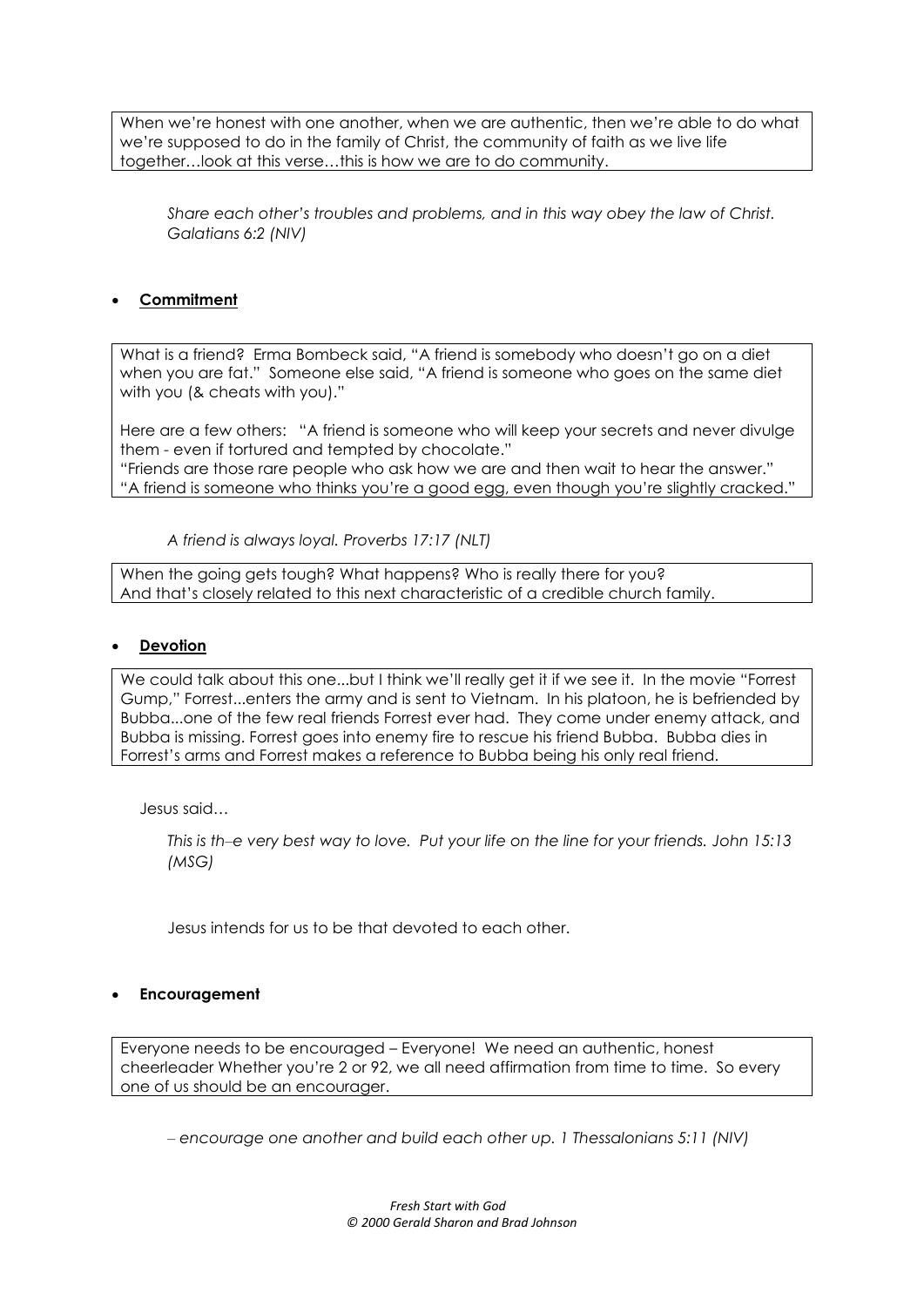Queen Victoria had 2 powerful prime ministers: William Gladstone & Benjamin Disraeli. When asked to compare them she said, "When I'm with William Gladstone I feel like I'm with the greatest leader in the world. When I'm with Benjamin Disraeli I feel like I'm the greatest leader in the world."

The best way for you to get connected in community is through a small group. Information about small groups is on our website: [www.oakhill.org.za](http://www.oakhill.org.za/)

# **A connecting communion**

When we talk about "living in community" that does not mean the town where you live. Look what we're told about some of the first Christians, these new believers:

*They joined with the other believers and devoted themselves to the apostles' teaching and fellowship, sharing the Lord's Supper. Acts 2:42 (NLT)*

They devoted themselves to "sharing the Lord's Supper." The goal was not to eat, but to develop community. While they may have been eating their regular meals, they also were breaking the bread together representing the body of Christ and drinking the cup together representing the blood of Christ.

There is not a more vivid picture of what the Father did for us in the Son than the celebration of the Lord's Supper. No two substances of nature better symbolize community and unity than bread, made from a multiplicity of grains of wheat, and the fruit of the vine made from a multiplicity of grapes. No two substances in nature suffer more to become what they are than bread, which goes through fire, and the fruit of the vine that goes through great pressure. No two substances in nature have more traditionally nourished people than bread and the fruit of the vine. These elements symbolize unity, suffering, nourishment.

When these believers broke bread together they were saying, "We will be one. We will stand together. " They were surrendering their individualism for the sake of the body. They gave up what was important to themselves for the good of the whole. They gave priority to what was best for the future of their group, rather than their own preferences or desires.

When these believers broke bread together they were saying, "We might suffer, but we will do it together." They lifted one another in burdens and rejoiced with one another in successes. Others became more important than self.

We are to nourish one another, to build a new kind of community, and the Lord's Supper is a picture of our being in community with the one who died for us and our community with one another. Perhaps that's why it has been called "Communion" in history. Every time we celebrate the Lord's Supper we should know more and more of Him, and know more and more of each other.

In a society that celebrates the loner and thinks of self. We need to stand out because of our love for one another and togetherness.